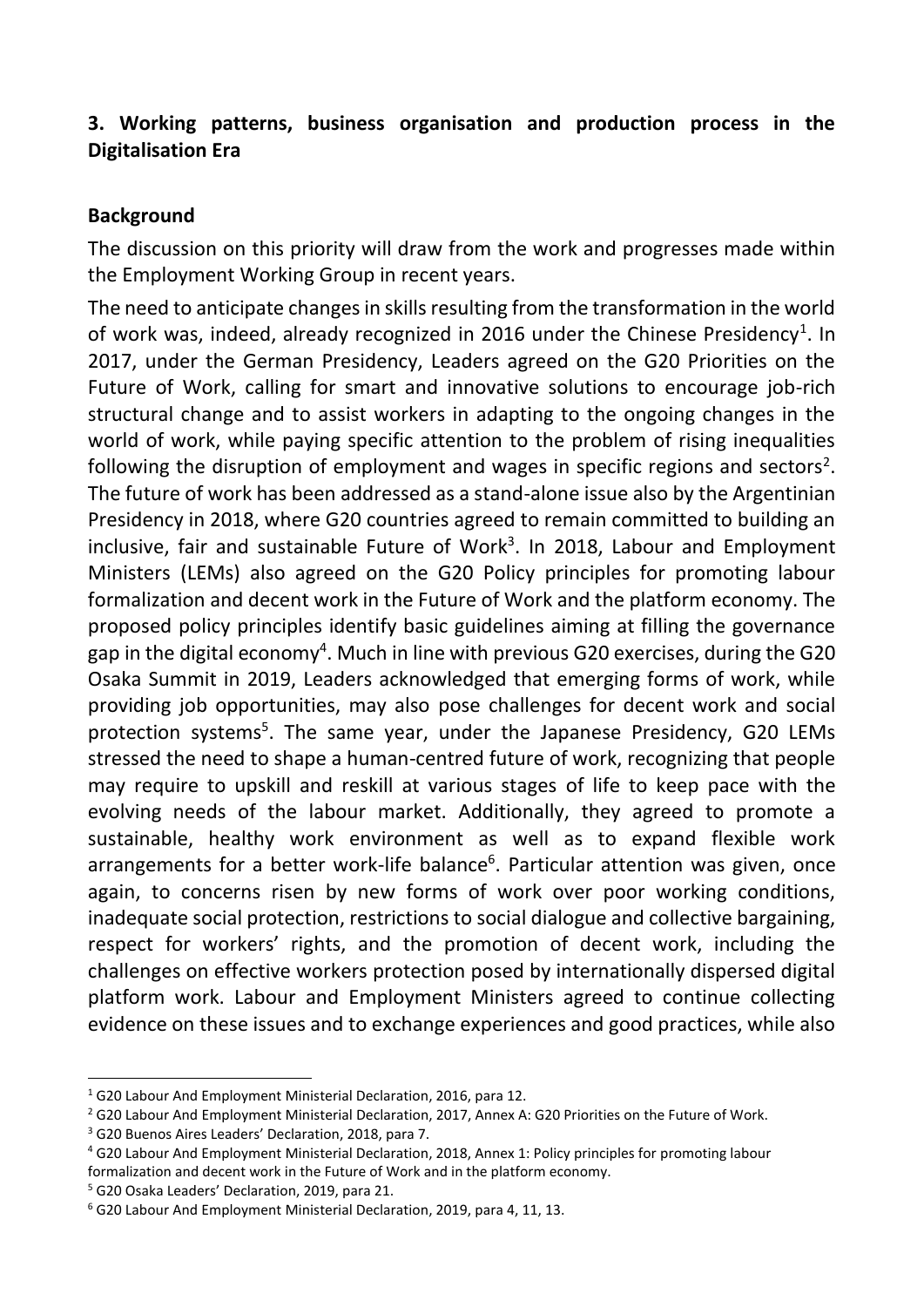considering possible international responses consistent with fundamental principles and rights at work<sup>7</sup>.

Most recently, following the outbreak of the pandemic, G20 Labour and Employment Ministers agreed on measures to mitigate the impact of COVID-19 on labour markets, including, inter alia, promoting the use of new technologies and embracing new working methods for both individuals and businesses, to ensure job retention and business continuity while respecting work-life balance and the fundamental principles and rights at work, as well as to enhance digitalization of work-related processes, such as licensing and permitting, to promote safe and healthy working environments and speed the rebuilding of G20 economies $8$ .

## **Evolution and policy response**

**Digital transformation has a very pervasive influence on the global economy**. The spread of the Internet, the development of Artificial Intelligence (AI), and the exploitation of big data have already begun to transform the patterns of work, the businesses' organisation, production processes, both in the industrial and in the services sector. Prior to the pandemic, a number of scholars and research organisations proposed different estimates on the number of jobs at risk of automation in the long term.<sup>9</sup> However, there was also a substantial agreement not only on the pervasiveness of the changes taking place, but also on the gradualness with which technological development would reshape labour and skills demand. During the Argentine Presidency, the G20 Labour Ministers agreed on the need for continued evidence-based analysis of digital platform jobs, as well as on a set of policy principles to ensure a fair distribution of the benefits of digitisation and dignity of work in the platform economy.<sup>10</sup> To further deepen the issue of digitisation in the world of work and acknowledging the growing use of AI algorithms for the management and organisation of work, during the Japanese Presidency in 2019, the G20 Leaders endorsed the G20 Principles on Artificial Intelligence, which promotes a human-centred approach and a responsible use of AI in the workplace. $11$ 

 $7$  G20 Labour And Employment Ministerial Declaration, 2019 para 31, 33.

<sup>8</sup> G20 Labour And Employment Ministerial Declaration, 2020, Annex 1: Measures to Mitigate the Impact of COVID-19 on Labor Markets.

<sup>&</sup>lt;sup>9</sup> Early pioneering studies feared a 40 percent loss of jobs; prior to the pandemic, it was thought that about 14 percent of the world's jobs were at risk from automation. The most noticeable effect would be on the content of jobs performed and the skill composition of the workforce. Frey, C. and M. Osborne (2017), "The future of employment: How susceptible are jobs to computerisation?", Technological Forecasting and Social Change, Vol. 114; Arntz, M., T. Gregory and U. Zierahn (2016), "The Risk of Automation for Jobs in OECD Countries: A Comparative Analysis", OECD Social, Employment and Migration Working Papers, No. 189; Nedelkoska, L. and G. Quintini (2018), "Automation, skills use and training", OECD Social, Employment and Migration Working Papers, No. 202; "Determinants and impact of automation: An analysis of robots' adoption in OECD countries", OECD Digital Economy Papers, No. 277.

<sup>&</sup>lt;sup>10</sup> G20 Ministers of Labour and Employment Declaration, Mendoza, 6-7 September 2018. Annex 1.

<sup>11</sup> G20 Osaka Leaders' Declaration Osaka, Japan, June 29, 2019 and Annex to G20 Ministerial Statement on Trade and Digital Economy Tsubuka, Ibaraki, Japan, June 9, 2019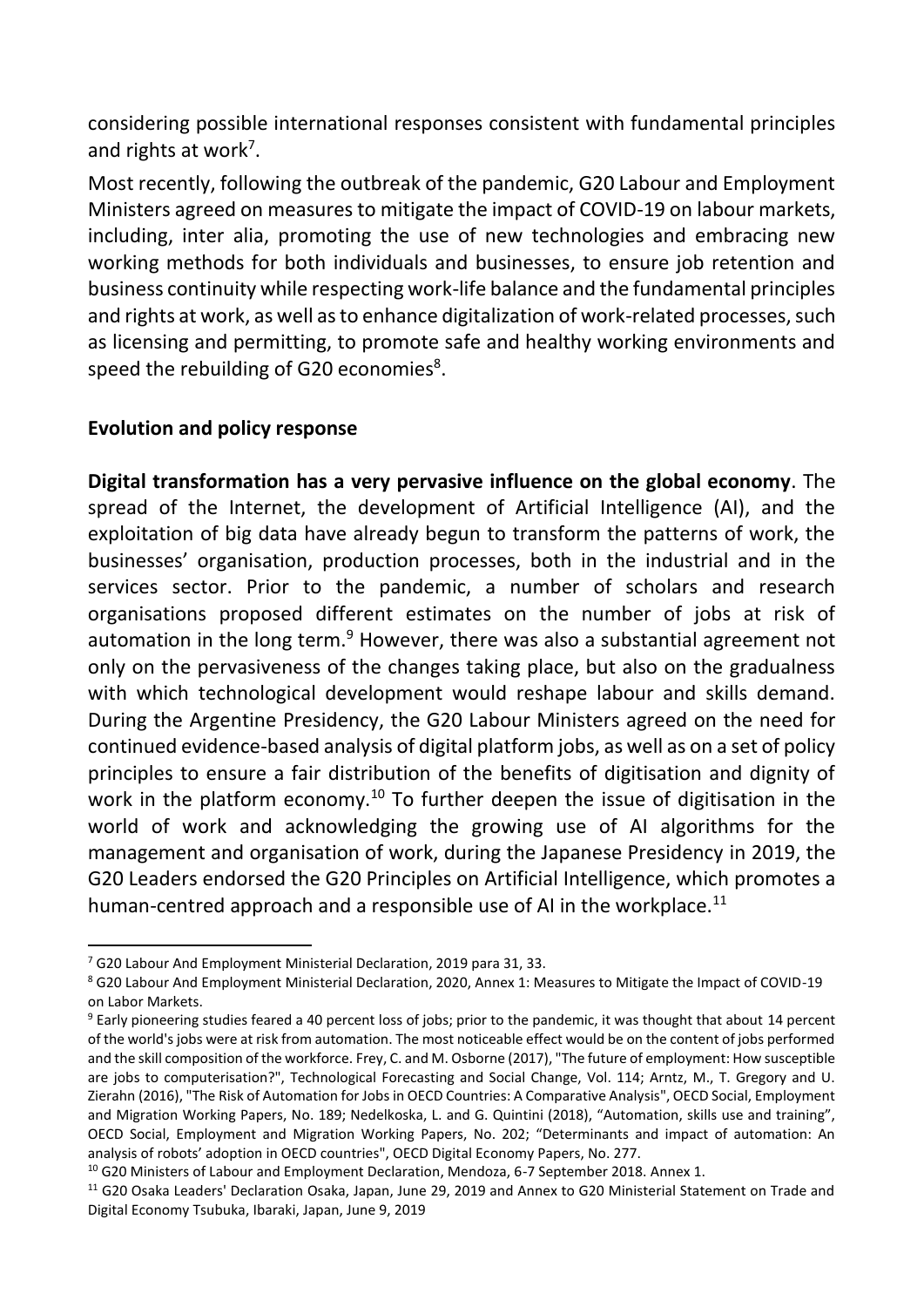**The Covid-19 pandemic marked a significant acceleration of current trends by increasing the pervasiveness of new technologies even in traditional work**. The forms of confinement and lockdown introduced in many countries have further accelerated the digitisation of production processes with impacts in terms of increased productivity, prevention and containment of contagion. The pandemic has accelerated the spread of remote work in both the private and public sectors. In light of these recent transformations, **the impact of new technologies, including AI, on the labour market should be carefully assessed**. It is necessary to ensure that the increasing use of AI algorithms for managing and organising companies and workforces is in line with the principles already adopted in the G20 and, in particular, that they have to be human-centred and to move towards a sustainable and inclusive society. It will therefore be useful to focus on the impact of AI on the labour market and exchange views on the neutrality and transparency of the algorithms used, in order to avoid direct and indirect discrimination of workers.

**Digitisation and remote working can contribute to better manage private and working life, decongest traffic and improve the quality of air in cities, as well as to increase labour productivity**. On the other hand, they pose a number of critical issues, related to health, including mental health, safety, including against the risk of domestic violence, working hours and the so-called right of disconnection, degree of autonomy of employees, equal treatment and opportunities between those who work remotely and those who work within the companies' premises. It is also necessary to prevent these new patterns of work becoming a further factor of labour market segmentation based on gender or age and to new inequalities based on the digital divide.

Further opportunities offered by digitisation may come from increased public and private investment to encourage diffusion of new technologies, including in small and medium-sized enterprises and in those sectors in which remote working has the greatest potential for development (telemedicine, care for the elderly, etc.). At the same time, it is necessary to ensure that the increase in productivity linked to the introduction of new organisational models and new technologies does not lead to an increase in inequalities in G20 countries.

**The most vulnerable workers, with a low or medium level of skills, are at greater risk of exclusion from the labour market**. The diffusion of telework could lead, in fact, to a reduced demand for those human capital-intensive services directly or indirectly linked to in-presence work, such as catering, workplace cleaning, travel services and urban transport. The post-pandemic recovery could thus be characterised by particularly high levels of unemployment for certain categories of workers and by an increased polarisation. In order to cope with these risks **it is necessary to urgently to implement policies that promote lifelong learning and skills upgrading, fostering transitions in the labour market and ensuring the socio-economic inclusion of all citizens**.